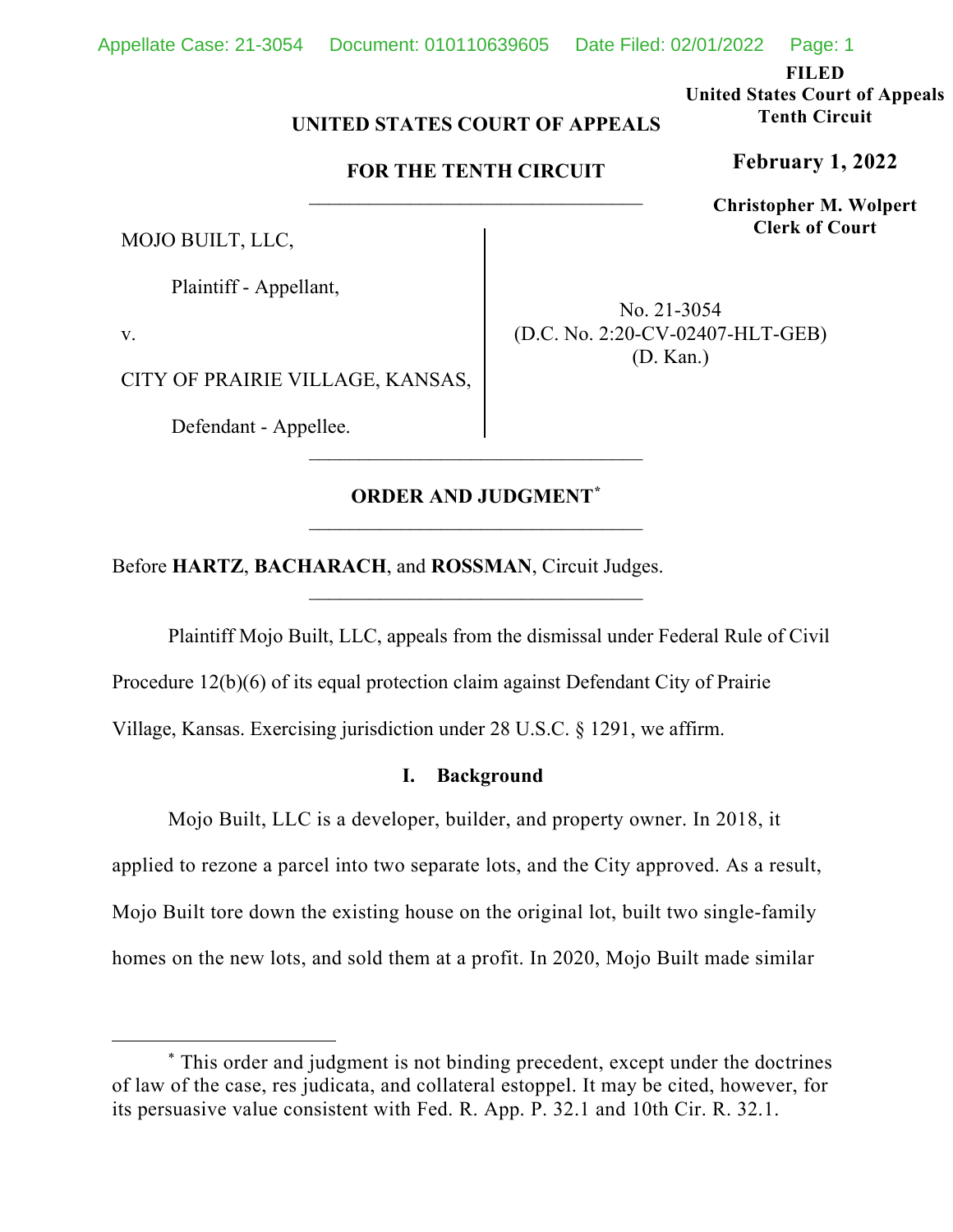applications for two other lots, materially identical to the lot rezoned two years earlier. This time, however, Mojo Built was unsuccessful. The City Council, whose membership had changed since 2018 as a result of municipal elections, denied Mojo Built's zoning applications despite unanimous approval by the City's planning commission.

Mojo Built sued the City and members of the City Council individually under 42 U.S.C. §§ 1983 and 1988. It asserted claims based on alleged violations of procedural due process, substantive due process, and equal protection. When the individual defendants moved for dismissal, Mojo Built effectively conceded the motion and filed an amended complaint against only the City. The City then moved to dismiss the amended complaint. After briefing, the district court granted the motion in a written order and entered a separate judgment. The district court dismissed the amended complaint without prejudice. This appeal followed.

#### **II. Discussion**

## **A. Appellate Jurisdiction**

Before addressing the merits of Mojo Built's appeal, we must first determine whether the dismissal of its amended complaint without prejudice was a "final decision" over which we have appellate jurisdiction. *See* 28 U.S.C. § 1291. [1](#page-1-0) "A dismissal of the complaint is ordinarily a non-final, nonappealable order (since

<span id="page-1-0"></span> $<sup>1</sup>$  It is unclear to us why the district court's dismissal was without prejudice. In</sup> any event, neither party questions the finality of the district court's order, but appellate courts have an independent obligation to confirm that jurisdiction is proper. *See, e.g.*, *Amazon, Inc. v. Dirt Camp, Inc.*, 273 F.3d 1271, 1274 (10th Cir. 2001).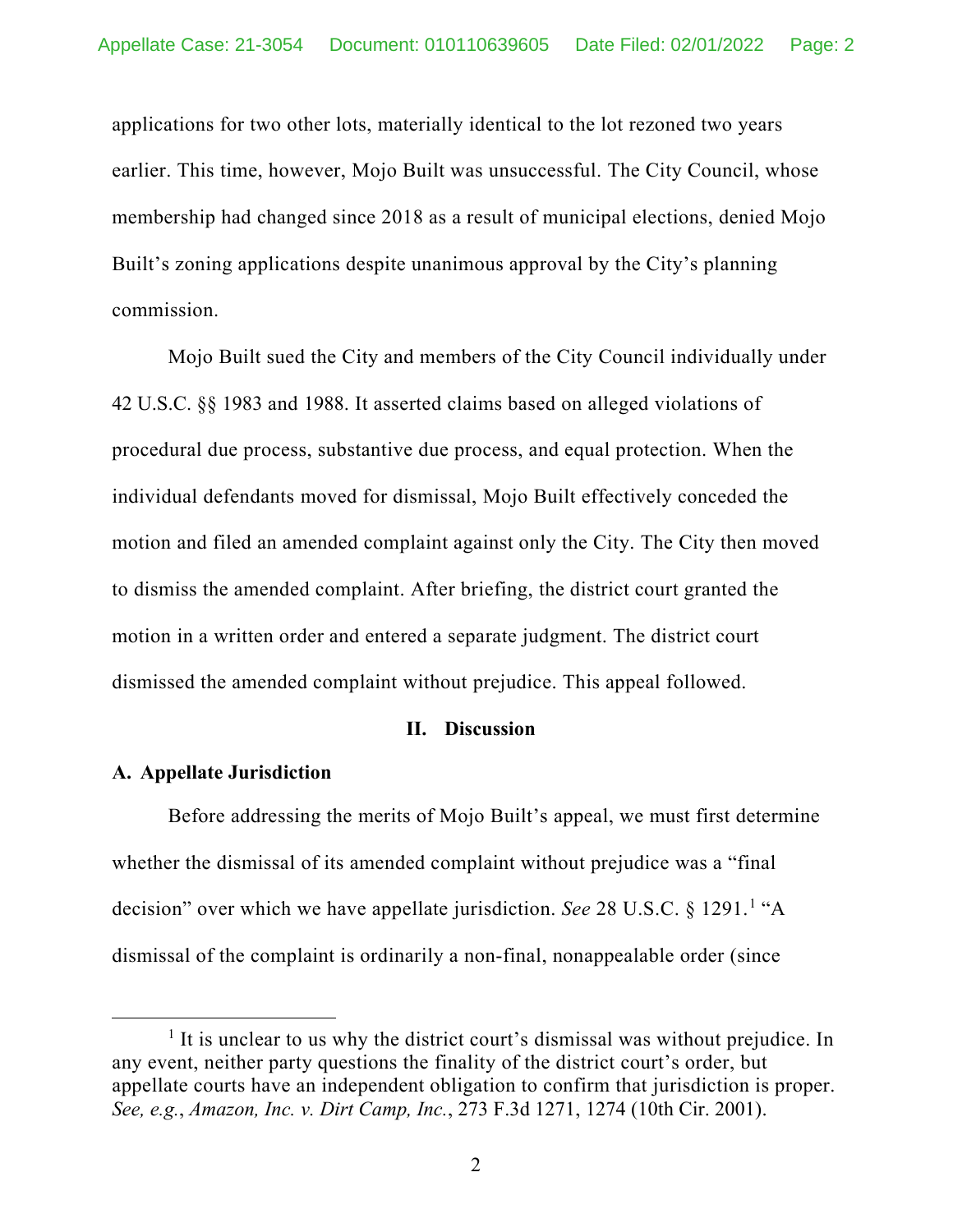amendment would generally be available), while a dismissal of the entire action is ordinarily final." *Moya v. Schollenbarger*, 465 F.3d 444, 449 (10th Cir. 2006) (internal quotation marks omitted) (quoting *Mobley v. McCormick*, 40 F.3d 337, 339 (10th Cir. 1994)). We scrutinize complaint dismissals "to pinpoint those situations wherein, in a practical sense, the district court by its order has dismissed a plaintiff's action as well." *Id.* (internal quotation marks omitted) (quoting *Petty v. Manpower, Inc.*, 591 F.2d 615, 617 (10th Cir. 1979) (per curiam)). In doing so, we "look to the substance and objective intent of the district court's order, not just its terminology." *Id.* (citation omitted) (emphasis omitted).

Here, the district court effectively determined that legal deficiencies in the amended complaint rendered the action incapable of being saved by further amendment. As a practical matter, therefore, the order dismissing the amended complaint without prejudice disposed of the entire action and rendered the decision final for purposes of § 1291. Thus, we have jurisdiction and proceed to the merits.

#### **B. Class-of-One Equal Protection Claim**

"We review de novo the dismissal of a complaint for failure to state a claim." *Kan. Penn Gaming, LLC v. Collins*, 656 F.3d 1210, 1214 (10th Cir. 2011) (citation omitted). Mojo Built's appeal challenges only the district court's dismissal of its equal protection claim against the City. The Equal Protection Clause says, "No State shall . . . deny to any person within its jurisdiction the equal protection of the laws." U.S. Const. amend. XIV, § 1. "Equal protection jurisprudence has traditionally been concerned with governmental action that disproportionally burdens certain classes of

3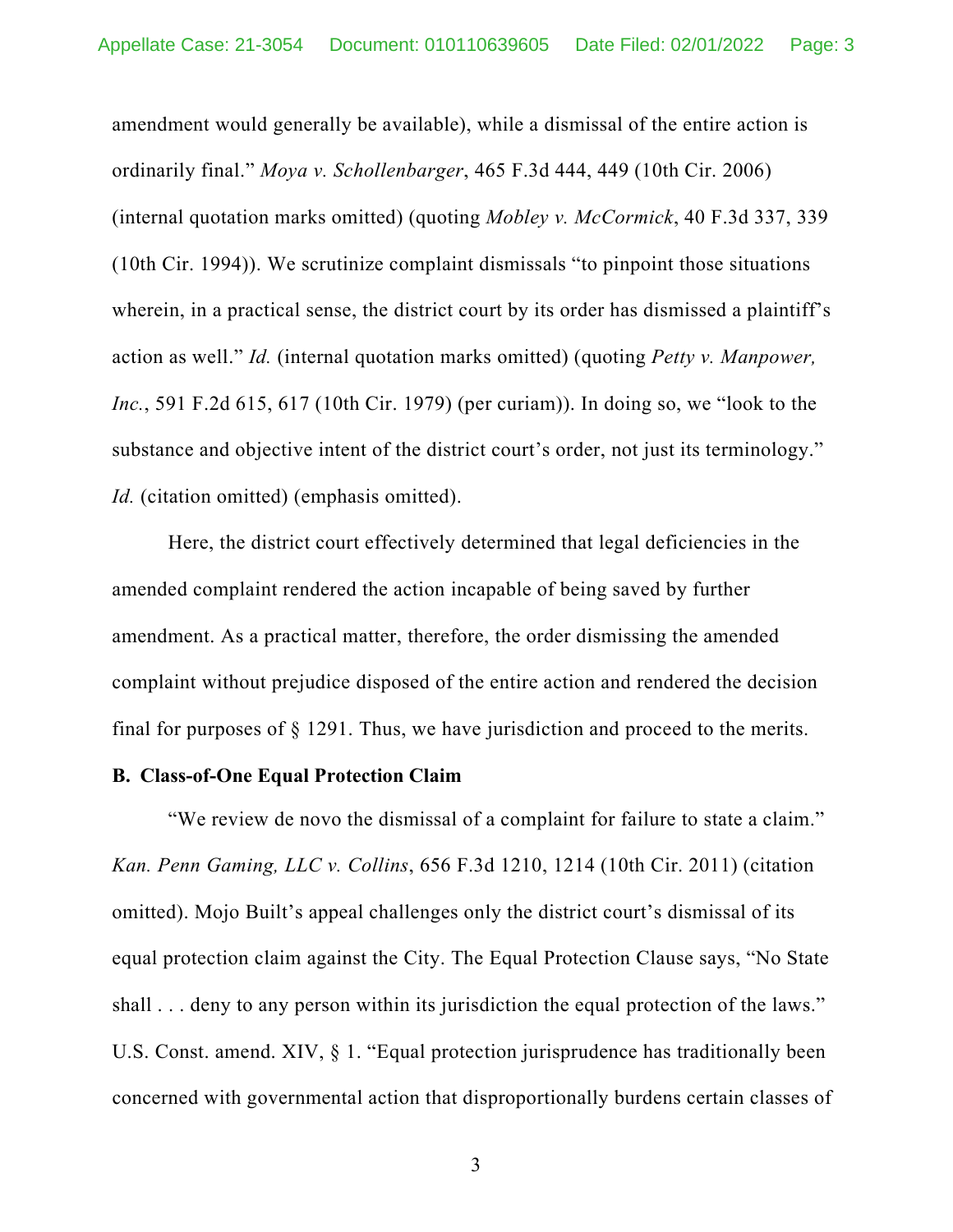citizens." *Kan. Penn Gaming*, 656 F.3d at 1215-16. But it is well-settled the Equal Protection Clause "protect[s] persons, not groups." *Adarand Constructors, Inc. v. Pena*, 515 U.S. 200, 227 (1995) (emphasis omitted).

Mojo Built does not allege membership in a particular class. Rather, its equal protection claim proceeds on a "class-of-one" theory, which the Supreme Court recognized in *Village of Willowbrook v. Olech*, 528 U.S. 562 (2000) (per curiam).

In *Olech*, a property owner wanted the Village of Willowbrook to connect her home to the public water system. *Id.* at 563. The Village agreed as long as she granted the municipality a 33-foot easement, even though it required only a 15-foot easement from every other property owner seeking access to the municipal water supply. *Id.* The Supreme Court held the plaintiff had stated a valid claim under the Equal Protection Clause because the municipality's demand for a longer easement was alleged to be "irrational and wholly arbitrary." *Id.* at 565.

To prevail on a class-of-one theory, "a plaintiff must allege and prove (1) 'that [it] has been intentionally treated differently from others similarly situated' and (2) 'that there is no rational basis for the difference in treatment.'" *Planned Parenthood Ass'n of Utah v. Herbert*, 828 F.3d 1245, 1253 (10th Cir. 2016) (alteration in original) (quoting *Olech*, 528 U.S. at 564). "In the paradigmatic class-of-one case, a public official inflicts a cost or burden on one person without imposing it on those who are similarly situated in material respects, and does so without any conceivable basis other than a wholly illegitimate motive." *Jicarilla* 

4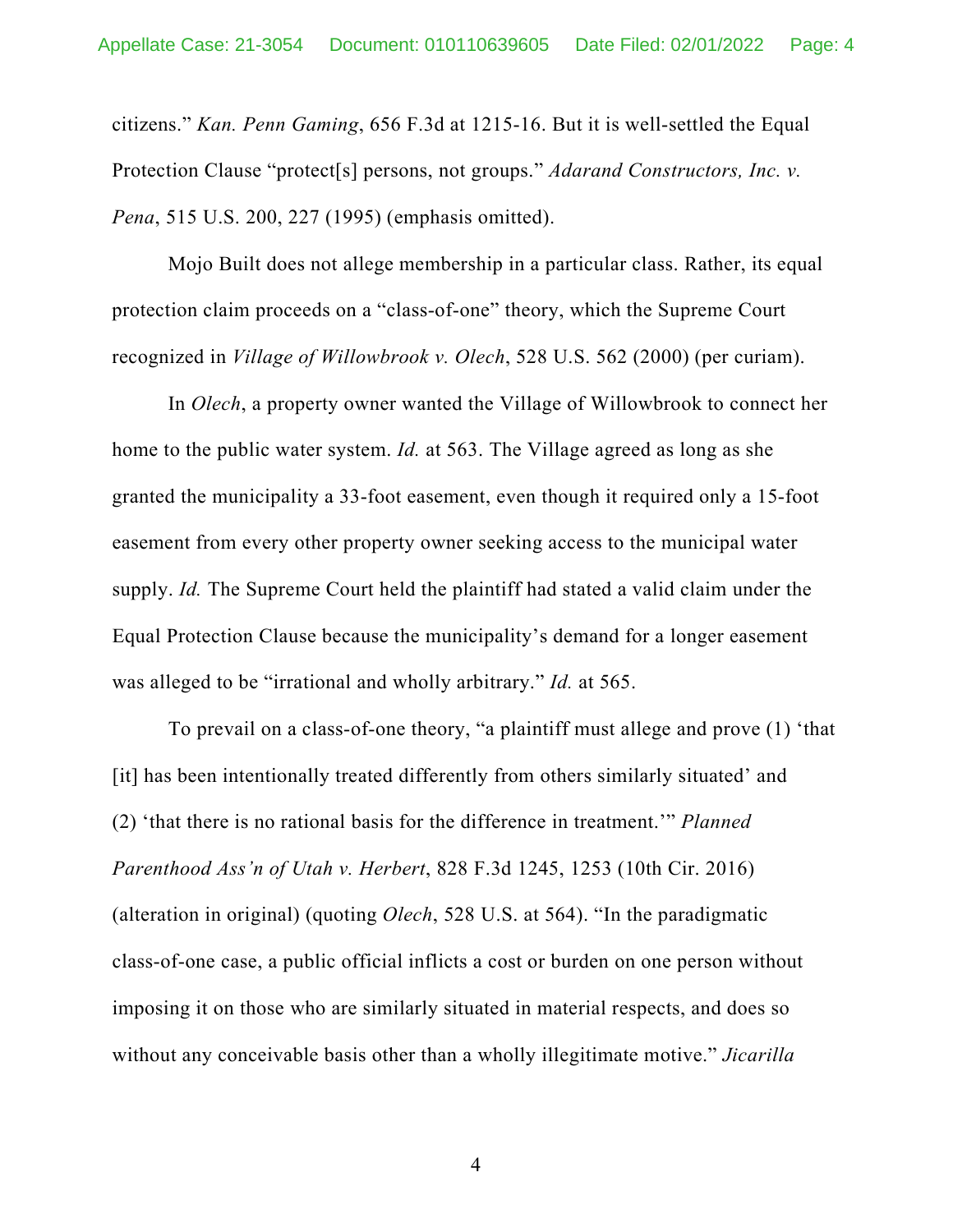*Apache Nation v. Rio Arriba Cnty.*, 440 F.3d 1202, 1209 (10th Cir. 2006) (citation omitted).

Mojo Built concedes it can point to no *other* similarly situated persons or entities whom the City is alleged to have intentionally treated differently. This deficiency, without more, would seem to doom its equal protection claim. *See id.* But Mojo Built asserts there was, in fact, a similarly situated entity—*a prior version of itself*. Mojo Built maintains the 2018 version of Mojo Built, whose rezoning application was approved by the City, was treated differently from the 2020 version of Mojo Built, whose materially identical applications were rejected. Even if Mojo Built could satisfy the similarly situated comparator element at the motion to dismiss stage under this theory, its class-of-one equal protection claim fails for a different reason.[2](#page-4-0) *See Elkins v. Comfort*, 392 F.3d 1159, 1162 (10th Cir. 2004) (We may "affirm [the district court] on any ground adequately supported by the record.") (citation omitted).

Class-of-one claims require the plaintiff to show the challenged government decision was "irrational and wholly arbitrary." *Olech*, 528 U.S. at 565. The class-of-one theory of equal protection "presupposes that like individuals should be treated alike, and that to treat them differently is to classify them in a way that must survive at least rationality review[.]" *Engquist v. Or. Dep't of Agric*., 553 U.S. 591,

<span id="page-4-0"></span> $2$  We therefore need not decide whether a plaintiff can make out a class-of-one equal protection claim by using an earlier version of itself as the similarly situated comparator. The only court to have discussed this argument was profoundly skeptical. *See Carruth v. Bentley*, 942 F.3d 1047, 1058-59 (11th Cir. 2019).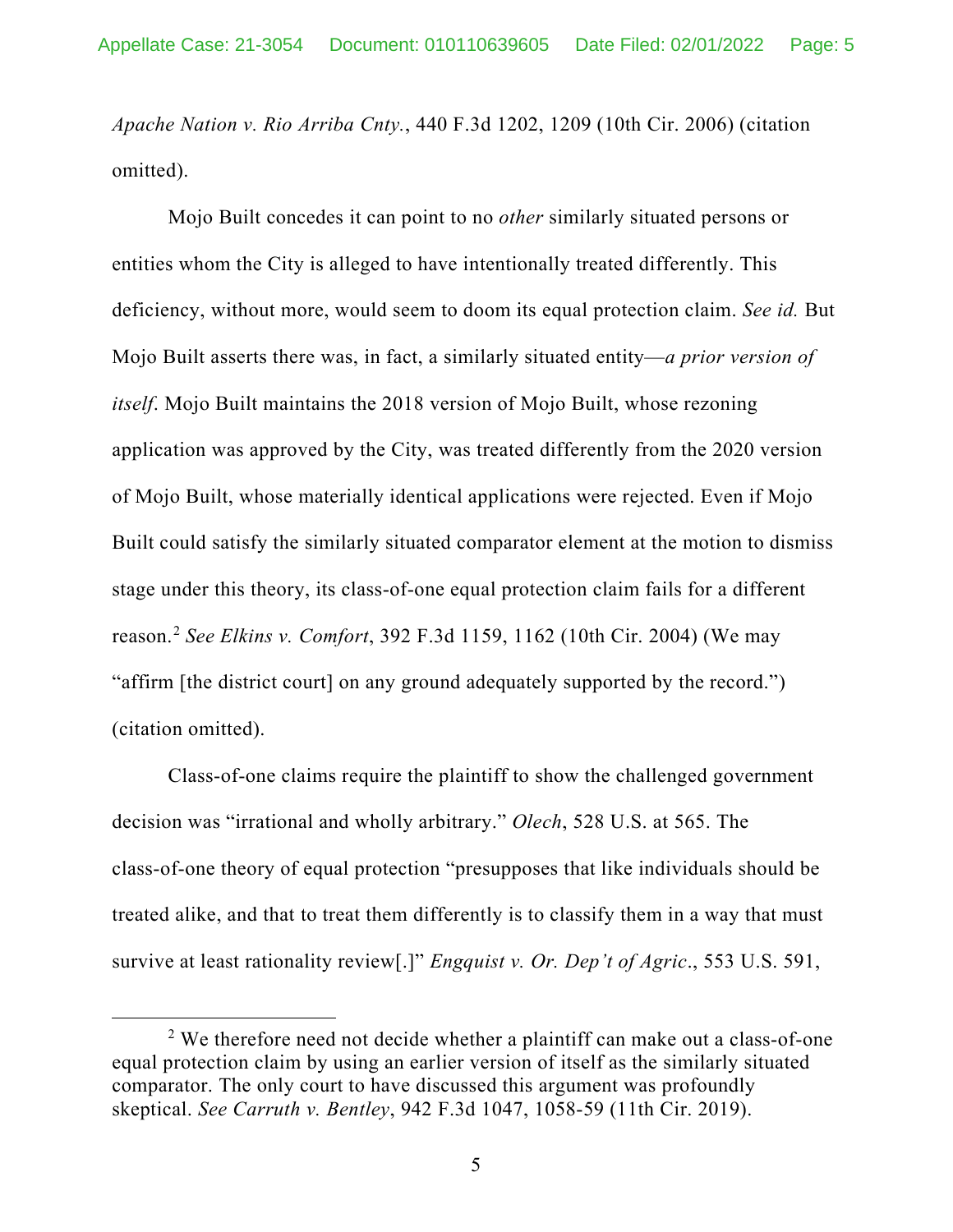605 (2008). Although Mojo Built alleges in its first amended complaint there was "no rational basis" for the City's actions and the City's decision was "wholly unrelated to any legitimate decision," Aplt. App. at 26, 28, these allegations are mere legal conclusions and lack plausible factual detail. *See Ashcroft v. Iqbal*, 556 U.S. 662, 678 (2009) (setting forth the plausibility standard, which requires a plaintiff to "plead[] factual content that allows the court to draw the reasonable inference that the defendant is liable for the misconduct alleged"); *see also Bell Atl. Corp. v. Twombly*, 550 U.S. 544, 555 (2007) (concluding mere "labels and conclusions" and "a formulaic recitation of the elements of a cause of action" will not suffice to withstand a motion to dismiss under Federal Rule of Civil Procedure 12(b)(6)).

Not only are Mojo Built's allegations conclusory, but its own characterization of the City Council's decision belies any inference that the decision was irrational, arbitrary, or motivated by wholly illegitimate concerns. Mojo Built notes the membership of the City Council changed after 2018 due to local elections, and in 2020 the City Council remanded one of Mojo Built's applications to the planning commission to reconsider the application in the context of "a broader[,] more holistic approach to planning" that considers "public engagement" and "diversity in the [housing] stock in Prairie Village." Aplt. Op. Br. at 10. These were rational reasons for the City Council's differential treatment of Mojo Built's applications between 2018 and 2020, and Mojo Built has not shown otherwise. Because Mojo Built has not adequately alleged the City's decision was irrational, arbitrary, or illegitimate, its class-of-one claim fails.

6